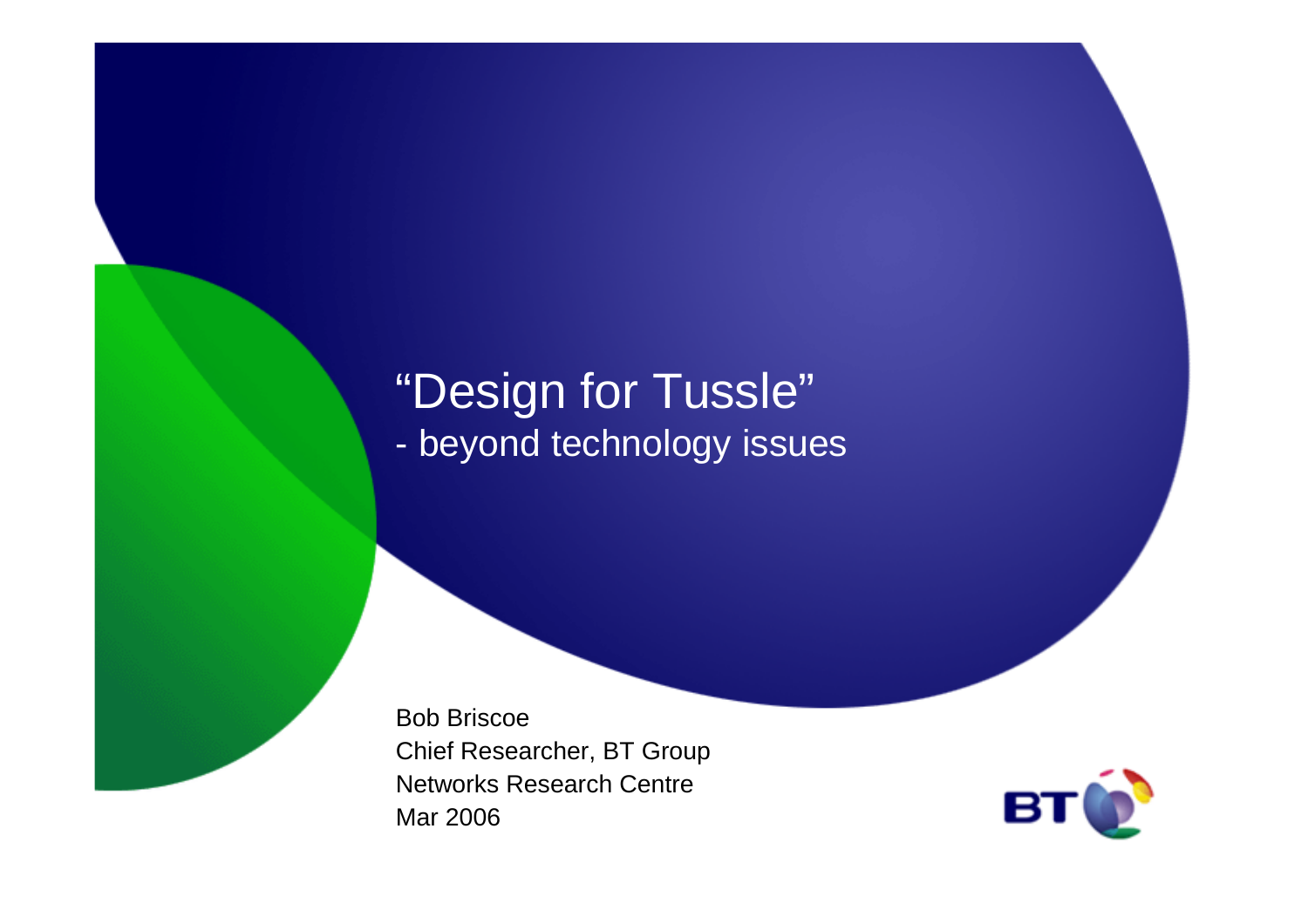#### technology issues with today's networks

- • self-defence (DDoS), robustness, availability
	- systems architecture as well as network architecture •
	- $\bullet$ embedded security functions not required (ideally)
- $\bullet$  intrinsic roaming support
	- hooks for higher level authentication
- multi-sender group formation
	- eg. for global sensor nets
	- $\bullet$ incl. anti-jamming
- • fast-start, hi-speed, internetworked resource control
	- •link technology agnostic, incl. radio, photonics
	- •secure when differentiated
- security without crypto
	- strategy-proof systems•
- designed for provability
	- strong theoretical foundations required

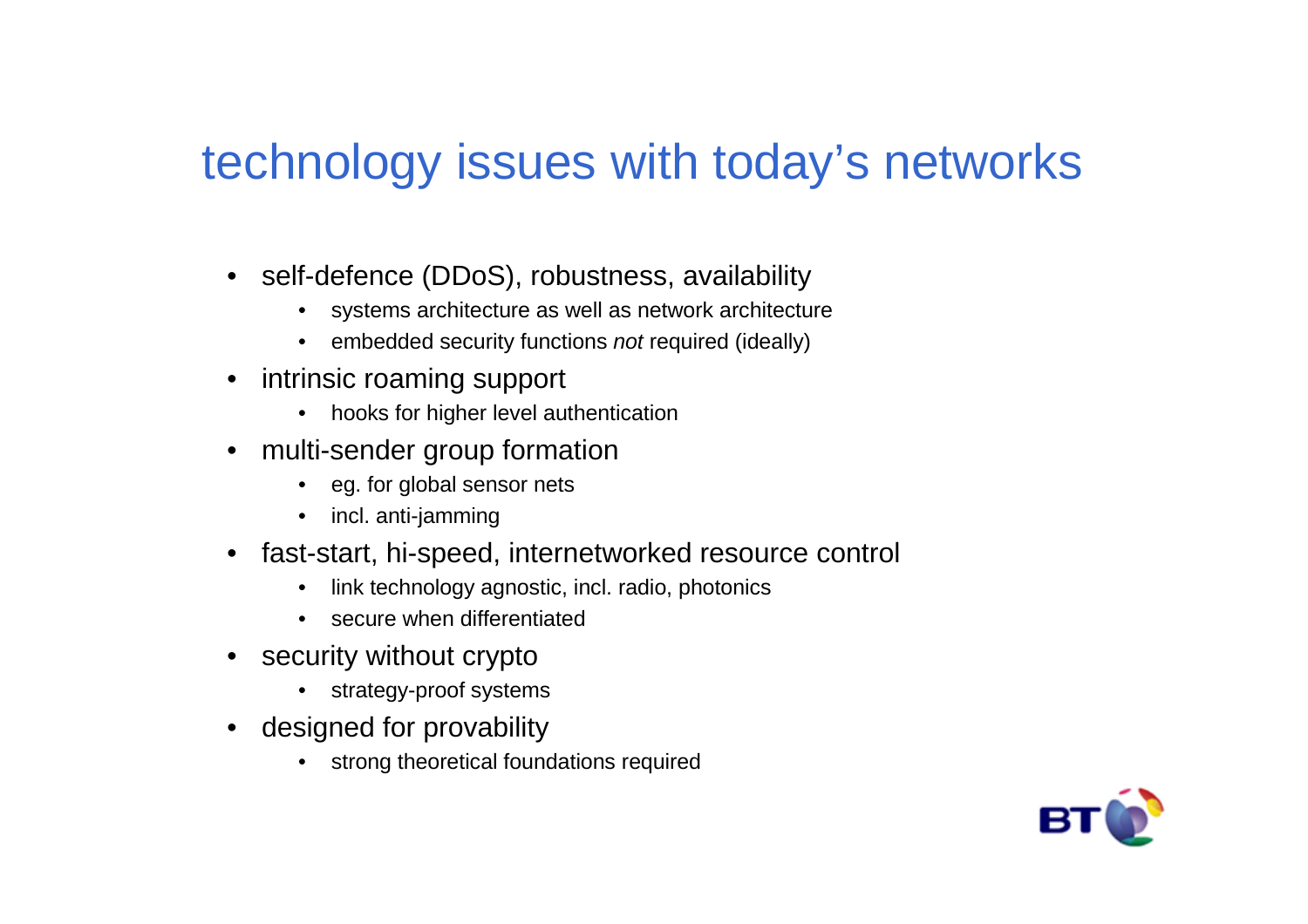## beyond networking technology issues

- • design choices cause major socio-economic outcomes
	- open v. closed computing industry wins v. network industry wins
	- $\bullet$ natural star v. mesh topology – natural monopoly v. community net
	- $\bullet$ virtualisation v. vertically integrated – competitive retailing structure
	- $\bullet$ anonymity v. traceability – evolution of new IPR models?
	- $\bullet$ confidentiality v. key escrow – evolution of non-national controls?
- •open architecture?

•

- network operators violate it result: gridlock
- • closed architecture?
	- •application developers violate it result: gridlock
- $\bullet$ solution: design for open and closed – interworking together
	- •Internet and NGN
	- society/economy determine outcomes at run-time, not design time•
	- •"Design for Tussle"

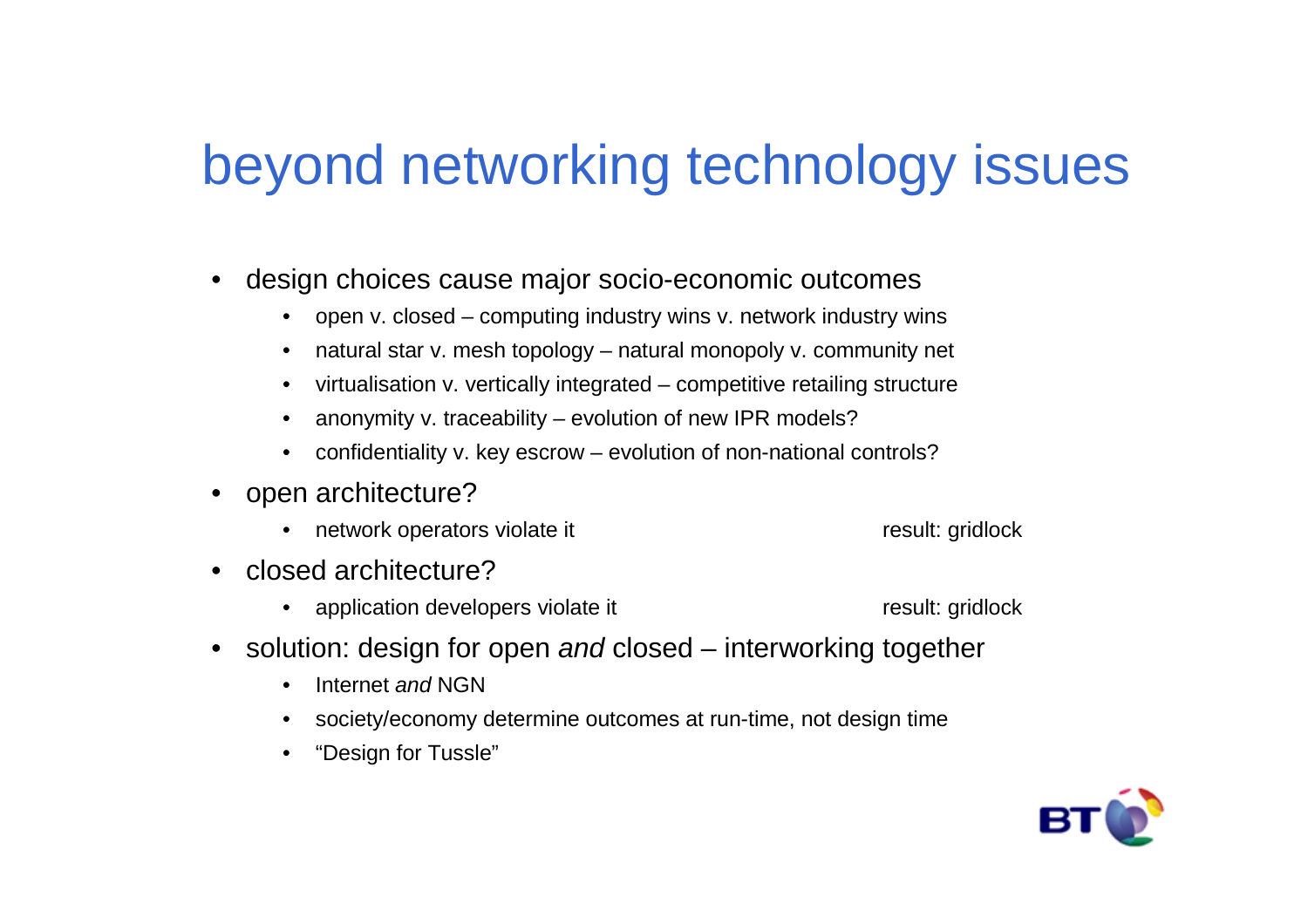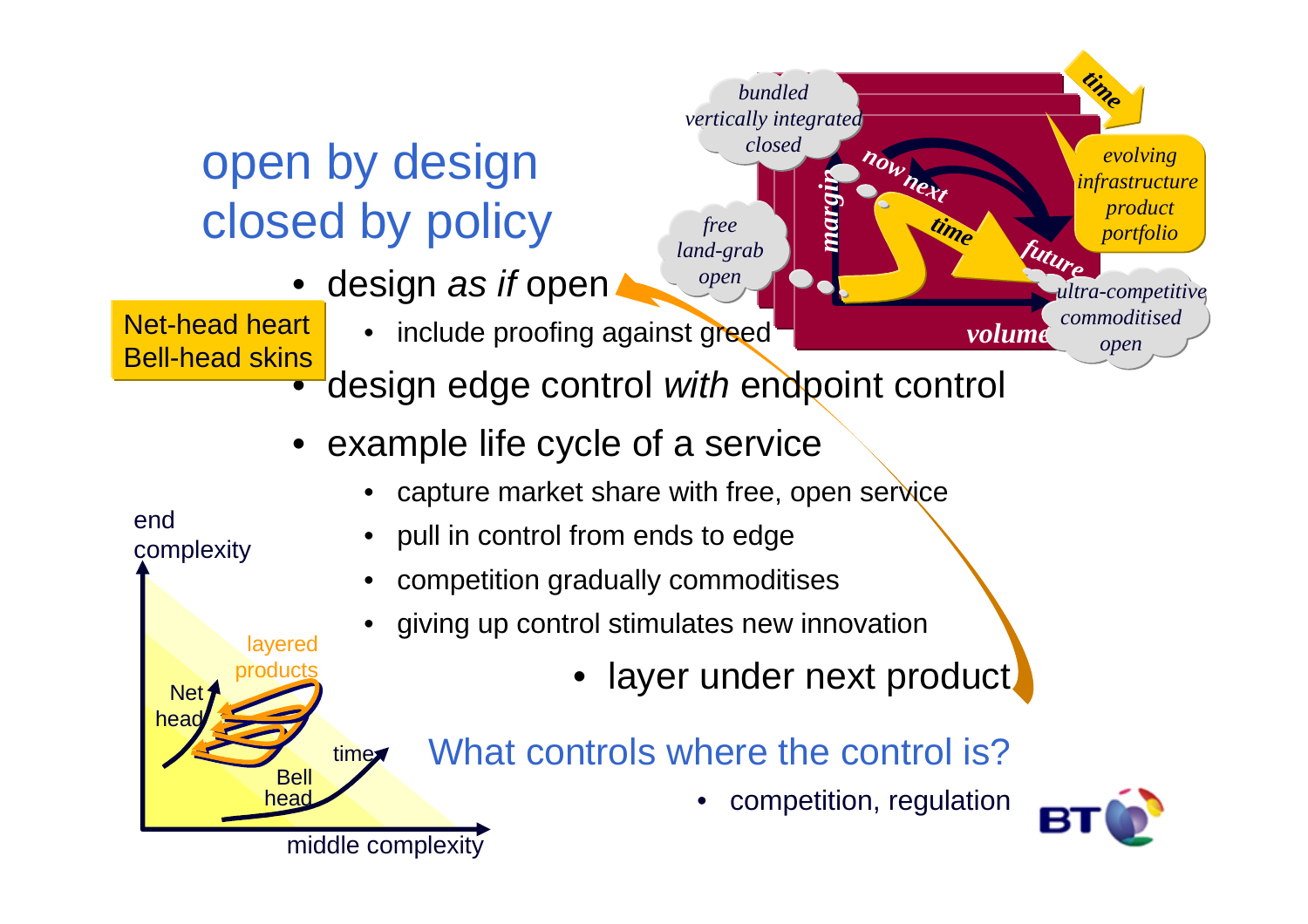## impact on the world?

- • discourage project-specific architecture
	- •must articulate differences from others & incremental deployment
	- • except for conscious thought experiments
		- e.g. GENI/FIND (US NSF)
- •encourage true cross-disciplinary collaboration
- •encourage Far-East/Americas collaboration
- penalise "only here for the funding" partners
	- •funding conditional on investing 6month collaborative effort?
	- •industrial funding depends on collaborative record (e.g. 30%-70%) ?
- collaboration ad hoc as required: far more fruitful
	- •example: www.CommunicationsResearch.Net (CRN)